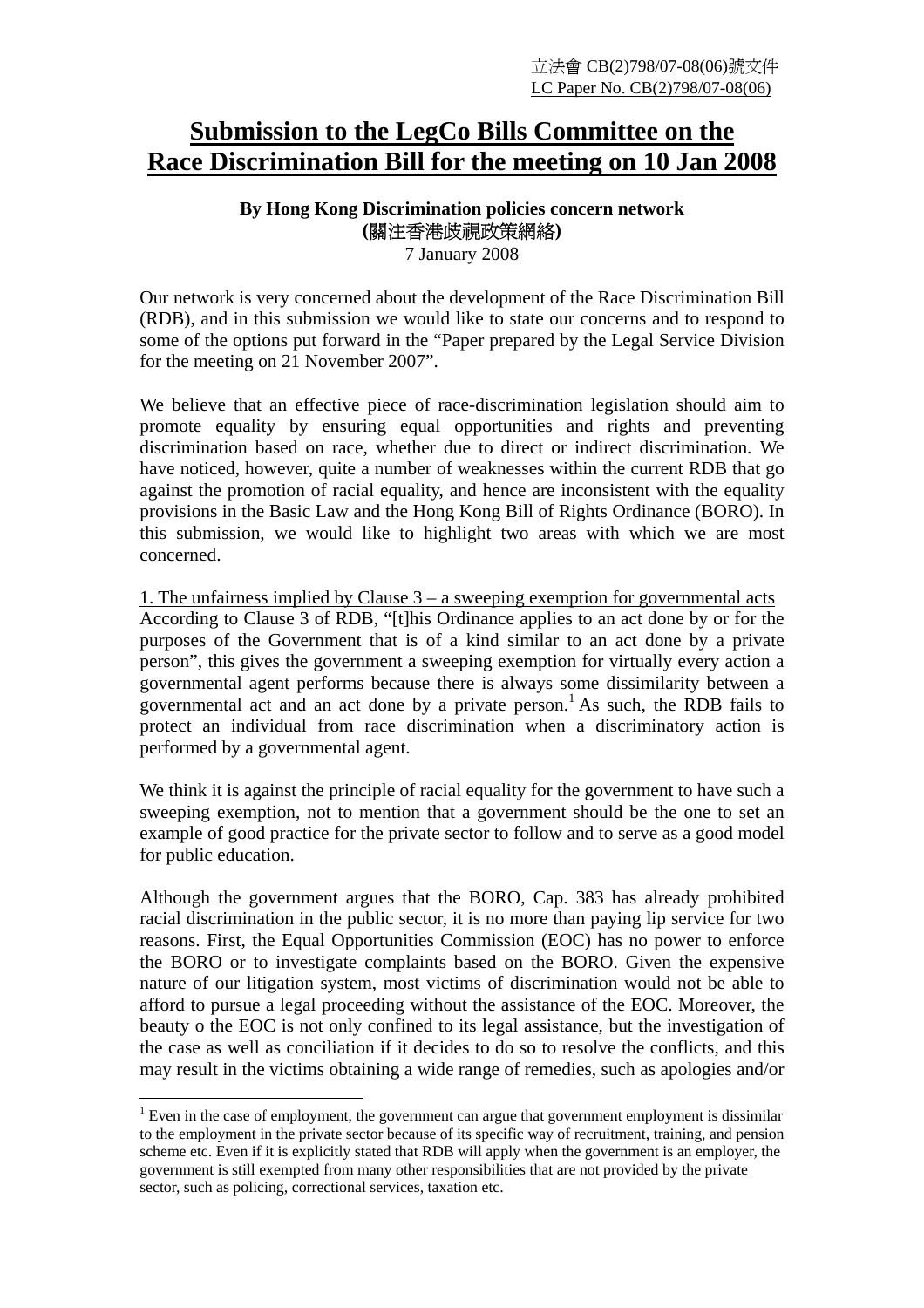money damages. In other words, by taking out the sweeping exemption stated in Clause 3, the EOC can deploy the RDB in most of the disputes with the government and help maintain our racial harmony in a more effective way than asking a victim of racial discrimination to rely on the BORO alone. Secondly, unlike the three existing anti-discrimination ordinances (cf. Clause 76 of SDO and DDO), the BORO does not indicate any money damages as the remedy for its violation (cf. Section 6 of the BORO). Having effective remedies, as in the case of those three anti-discrimination ordinances, not only help compensate for the damages inflicted upon a victim, but also helps deter others from breaching the legislations. It is therefore insufficient and ineffective to rely solely on the BORO to prohibit racial discrimination in the public sector.

In response to the "Paper prepared by the Legal Service Division for the meeting on 21 November 2007", we opt for Option A of Appendix I because by having a binding power upon the government, the legislation would be better equipped in promoting racial equality and would be consistent with the international human rights standards (e.g. ICERD), the three existing anti-discrimination ordinances, and the BORO.

## 2. The call for special measures

 $\overline{a}$ 

We find Clause  $4(5)$  very problematic as it implies that employers and other potential defendants should not have to incur any additional expenditure or provide any additional services. The same problem persists in subsection (5) of Option A in Appendix II of the "Paper prepared by the Legal Service Division for the meeting on 21 November 2007".

We think Clause  $4(5)$  is problematic because the definition of discrimination provided by the RDB is backward and fails to promote racial equality. Clause 4(5) is merely an example of the government's lack of commitment to promote special measures for the less privileged racial minorities due to, for example, the language barriers.

We can easily imagine hypothetical (yet realistic) cases such as a non-Chinese speaking racial minority visiting a hospital and the medical staff, sanctioned by the RDB, refuses to find an interpreter simply because that would incur additional expenditure/service, and it is conceivable to imagine that some of these cases may lead to deadly consequences when the patients cannot communicate with the medical staff.

Other hypothetical (and equally realistic) cases include the lack of special measure for racial minority children to learn Chinese as a second language. Due to the lack of exposure of the Chinese language in their home environment and lack of familial resources for extra tutorials or to go to International schools, racial minority children would usually have a very hard time coping with a Chinese language curriculum, and hence they are more likely to do poorly at school and perpetuate the poverty cycle.

In order to demolish this kind of institutional/structural discrimination, we think the government has the duty to amend the relevant clauses within the  $RDB<sup>2</sup>$  as well as implementing relevant special measures in their policies, such as additional tutorials

<sup>&</sup>lt;sup>2</sup> For example, they should amend Clause  $4(5)$  of RDB regarding expenditure/services until unjustifiable hardship as that stated in the DDO.